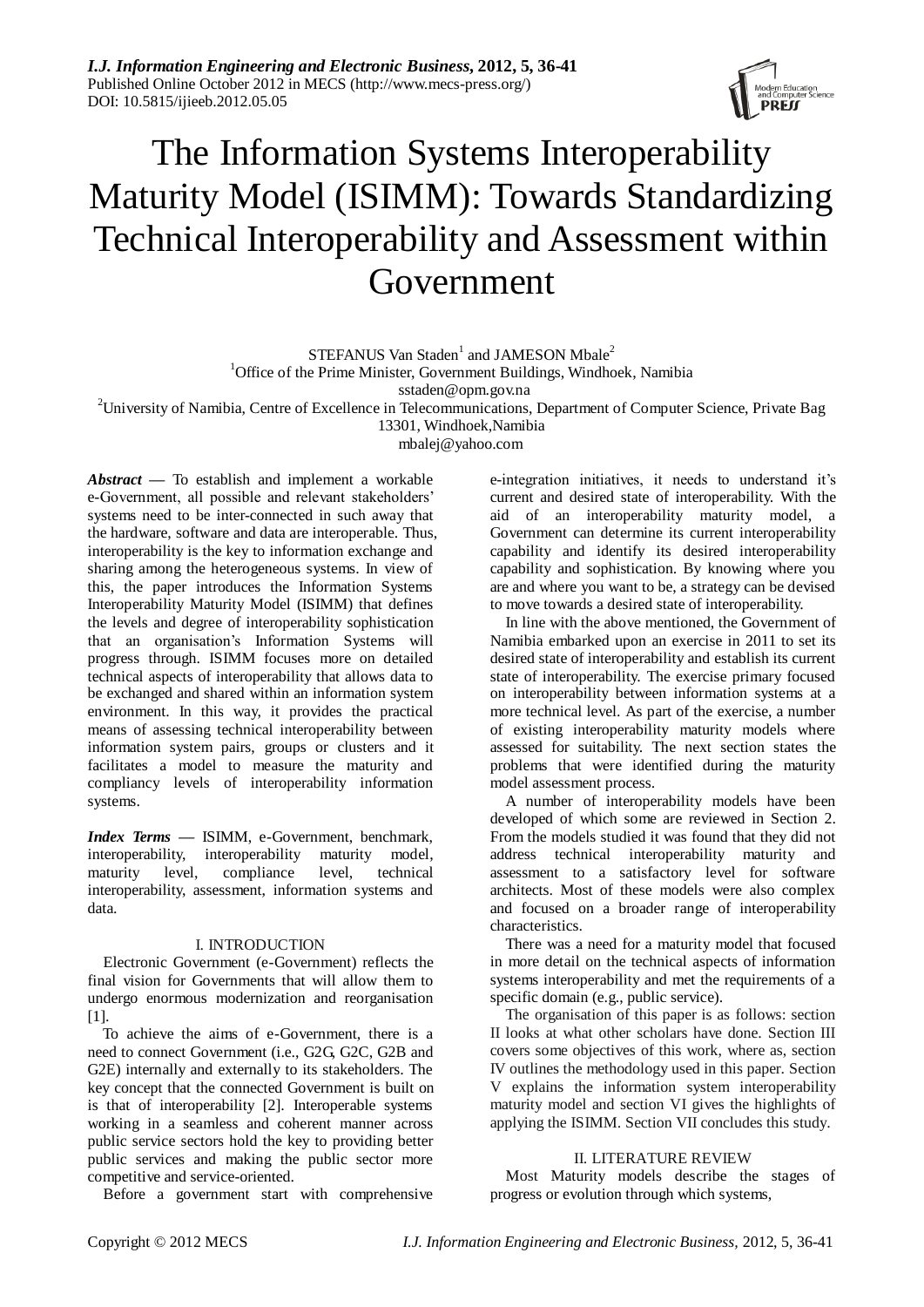processes or organisations progress [3].

A variety of interoperability maturity models have been developed, each adopting a unique vocabulary to express their characterisation of interoperability capability maturity. These maturity models address specific problem domains.

In 1993 the Levels of Information Systems Interoperability (LISI) project was initiated by the C4ISR Integration Task Force to address the specific requirements of C4I (Command, Control, Computer, Communication and Intelligence) domain. The outcome of the LISI project was a LISI reference model and process for defining, assessing and certifying the degree of interoperability required or achieved between organisations or information systems. The LISI Interoperability Maturity Model of [4] defines five stages of increasing levels of sophistication regarding information system interaction and the ability of the system to exchange and share information and services such as: (1) Enterprise, (2) Domain,(3) Functional, (4) Connected, and (5) Isolated.

The Organisational Interoperability Maturity Model for C2 was proposed by [3] and serves to compliment the LISI reference model by extending it into the area of organisational interoperability. The Organisational Interoperability Maturity Model for C2 defines five levels of organisational maturity of which each level is defined by one or more primary enabling attributes. The C2 maturity levels are: (1) Unified, (2) Combined, (3) Collaborative, (4) Ad-hoc, and (5) Independent.

The Capability Maturity Matrix Integration (CMMI) was proposed by [5] as a process improvement approach that can be used to guide process improvement across entities. CMMI helps to integrate organisational functions, set process improvement goals and priorities, provide guidance, and serve as a reference for appraising processes. CMMI consists of 22 process areas with capability or maturity levels.

[6] proposed the Government Interoperability Model Matrix (GIMM) that can be used by organisations to assess their current e-Government Interoperability status in respect to interoperability readiness and performance. The GIMM defines five different sets of organisational interoperability maturity levels, where each level corresponds to a different interoperability level for a set of Interoperability Attributes (IA). The organisational interoperability maturity levels defined in GIMM are closely aligned to the CMMI reference model and to LISI. The GIMM maturity levels are the following: (1) Independent, (2) Ad-hoc, (3) Collaborative, (4) Integrated and (5) Unified.

The interoperability maturity models reviewed (i.e., LISI, C2, CMMI, and GIMM) define very similar interoperability maturity levels with the main differences between the models being their focus and the manner in which they rate interoperability. The models are partial models that deal with some aspects of the enterprise interoperability domain. The models

further were not developed to a satisfactory level to measure explicit potential. An interoperability maturity model covering all areas of concern and aspects of enterprise and e-Government interoperability is still missing.

## III. OBJECTIVES

The Information System Interoperability Maturity Model (ISIMM) was developed in-line with the following objectives:

- 1. Serve as interoperability maturity standard and guide for information system pairs, groups and sectors at a technical level
- 2. Provide the means to benchmark technical interoperable information system pairs, groups and sectors against the maturity standards defined; and
- 3. Should be easy to understand and use.

## IV. METHODOLOGY

In developing ISIMM, a study was conducted that made use of a qualitative research approach in which explorative research was combined with case study research methods. The population sample for the study consisted of IT Managers and IT Staff from the Government of Namibia who was responsible for operationalized Information Systems. Data was obtained by using both purposive and snowball sampling methods. The study provided the background and specification that was used to formulate the maturity levels and assessment framework.

The ISIMM was tested with 24 information system pairs from seven (7) Namibia government organisations.

### V. INFORMATION SYSTEM INTEROPERABILTY MATURITY MODEL

To assess the degree of interoperability between Information Systems, a more practical Information Systems' Interoperability Maturity Model (ISIMM) was developed to meet the objectives stated previously. The ISIMM was derived from the theories of LISI and GIMM and specifically focuses in more detailed on the technical aspects of interoperability that would allow data to be shared and exchanged within an information systems environment.

Specially, ISIMM in Figure 1 defines the levels and degree of interoperability sophistication that an organisation's Information Systems will progress through. The levels of ISIMM provide a structured and systematic approach for assessing and measuring Information Systems' interoperability maturity. In addition to exploring the complexities of interoperability, ISIMM provides the means to attain a deeper understanding of Information Systems' interoperability that will help to promote and establish an interoperable systems environment within government.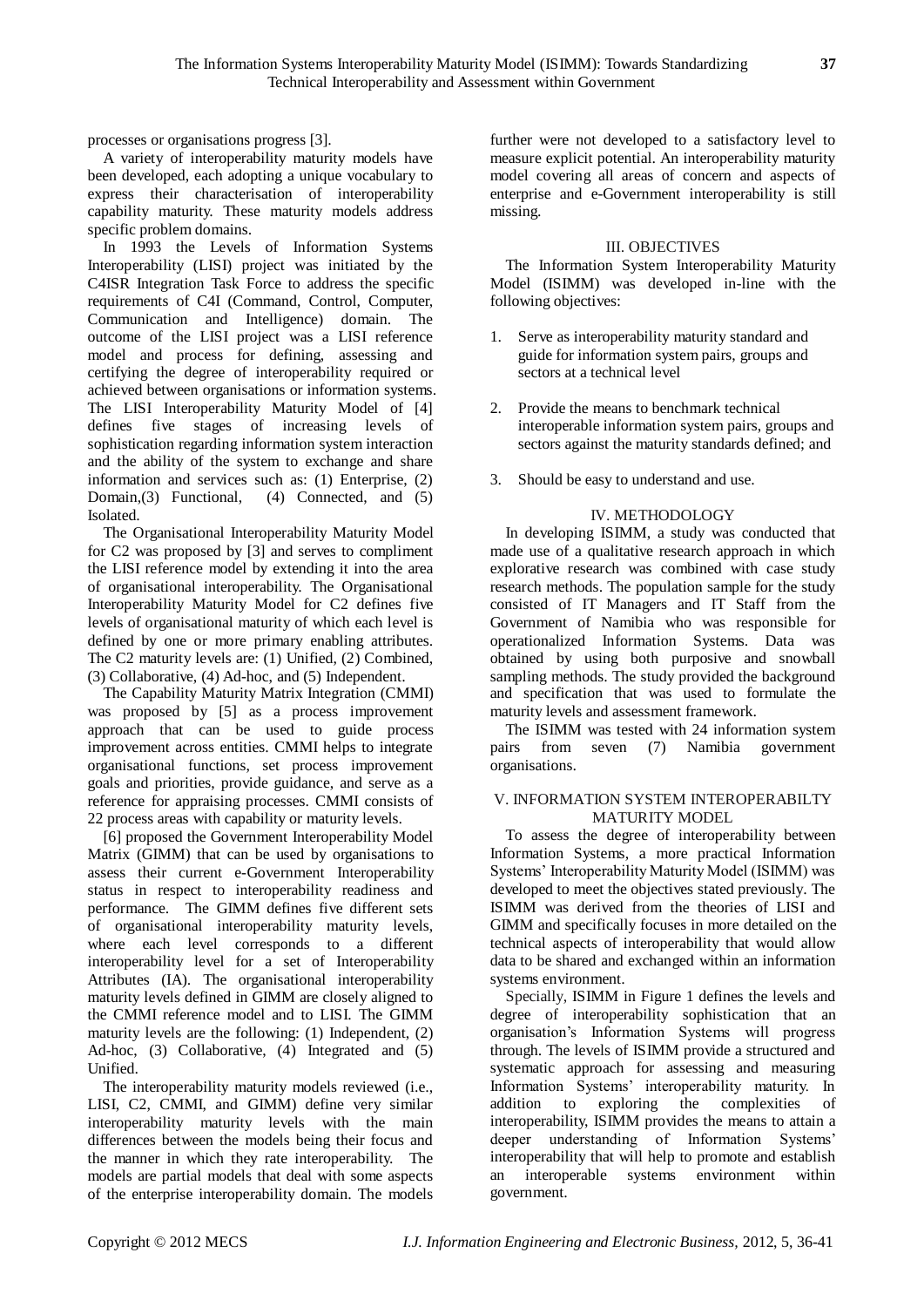



## **5.1 Technical interoperability layers**

The ISIMM focus on technical interoperability of information systems is in the following areas:

- 1. **Data Interoperability:** Data interoperability denotes the ability of different software from heterogeneous systems to understand the syntactical and semantic meaning of data from different data models through the use of common data models, mappings and structures.
- 2. **Software Interoperability:** Refers to the ability of different software used by organisations to work together in exchanging and sharing of data by solving the differences between them.
- 3. **Communication Interoperability:** Communication interoperability denotes the ability of systems to connect and communicate through common protocols.
- 4. **Physical Interoperability:** Physical interoperability is the ability of different computer hardware, network devices and peripherals to work in a connected way.

#### **5.2 ISIMM maturity model**

The interoperability maturity levels of ISIMM as depicted in Figure 2, define the progression of an interoperable environment from a high disparate Information Systems' environment to a high common integrated and shared Information Systems' environment. This categorises a move from a low level to a high level of Information Systems' environment interoperability.



Figure 2. Information systems' interoperability maturity transition

The maturity interoperability computing environment levels of ISIMM as depicted in Figure 1 are defined below:

**Level 1 – Manual:** Information Systems are not connected and data sharing between systems are through manual means.

**Level 2 – Ad-Hoc:** Basic data sharing of non-standardised data take place through simple electronic means with other organisations. Applications and databases are separated and data is not shared between organisations. Data are exchanged between systems in a point-to-point manner on an ad-hoc basis.

**Level 3 – Collaborative:** At this level a wider connection to legacy systems are facilitated. Basic collaboration takes place at a program level between independent applications in a distributed manner. Logical data models are shared and used in the data exchange process. Minimal common functions exist, applications and databases are separated and data is not shared.

**Level 4 – Integrated:** Data in the integrated stage are shared to some extend and data is exchanged between independent applications using shared domain based data models. Collaboration is at an advanced domain level. Integration of services or systems is being implemented between organisations.

**Level 5- Unified:** In the unified stage, data and applications are fully shared and distributed between organisations. Collaboration is at an advanced enterprise level with organisations interoperating on continues basis through high quality services. Data have a common interpretation and are based on a common exchange model. Front and back office systems are fully interoperable. Processes are also automated at this level.

#### **5.3 ISIMM compliance level**

ISIMM is visualized in the Information Systems' Interoperability Maturity and Functional Compliancy Matrix in Table 1.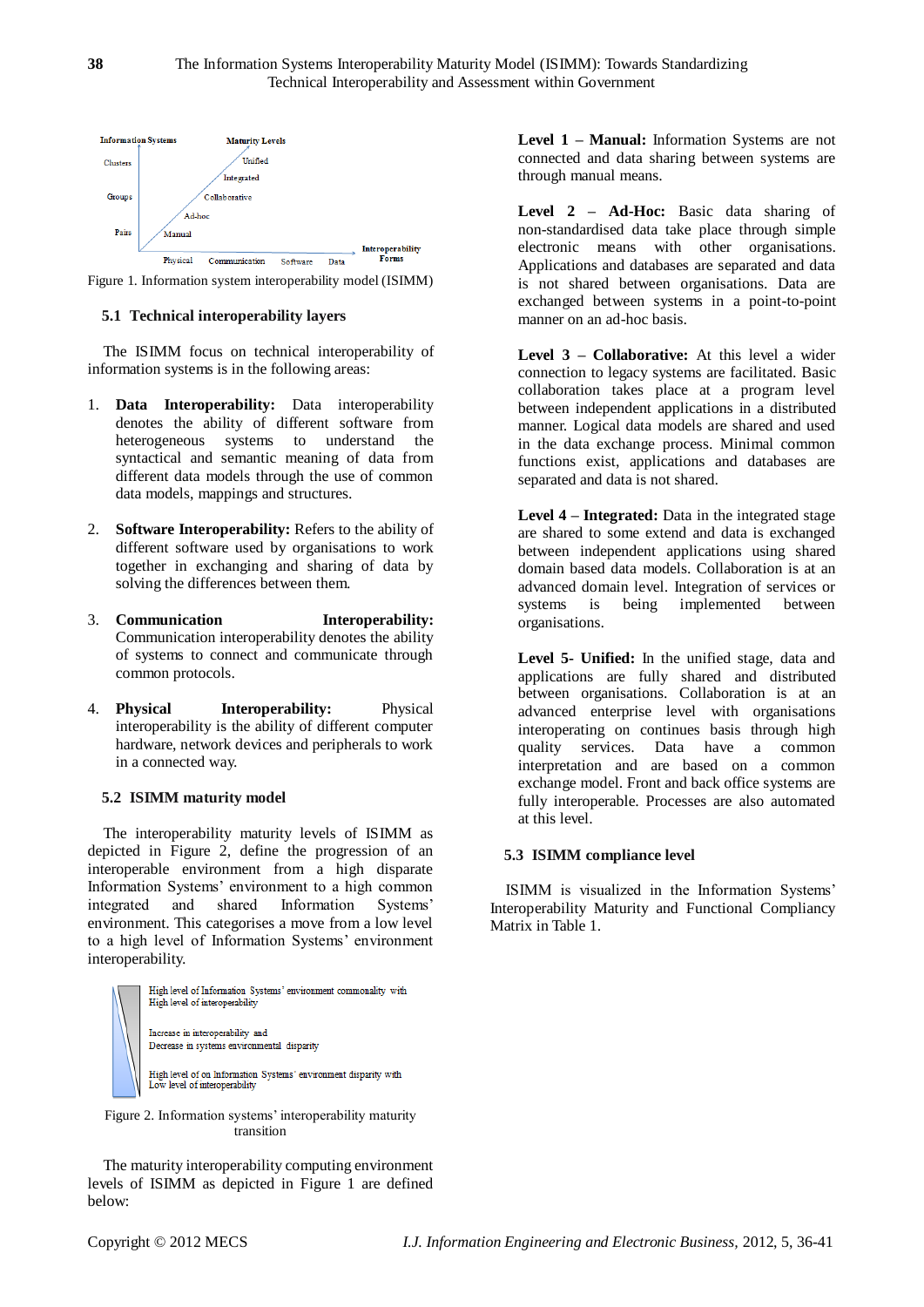| Code           | Interoperability                  | 1:Manual     | $2:Ad-hoc$     | 3:Collaborative | 4:Integrated            | 5:Unified |
|----------------|-----------------------------------|--------------|----------------|-----------------|-------------------------|-----------|
|                | <b>Lavers and Attributes</b>      | $(1-4)$      | $(5-7)$        | $(8-10)$        | $(11-13)$               | (14)      |
|                |                                   | (2)          | (6)            | (9)             | (12)                    | (15)      |
| D              | <b>Data Interoperability</b>      | T            | T              | 4               | τ                       | 5         |
| ī              | Common Data                       | E            | E              | Ē               | Ē                       | Ē         |
|                | <b>Presentation Format</b>        |              |                |                 |                         |           |
| 2              | Shared Meta-Content               |              |                |                 |                         |           |
|                | (Data about data                  |              |                | E               | E                       | E         |
|                | contents)                         |              |                |                 |                         |           |
| 3              | Common Data Model                 |              |                | Έ               | Έ                       | Έ         |
| 4              | Data Security:                    |              |                |                 |                         |           |
|                | Ownership, Rights and             |              | E              | E               | E                       | E         |
|                | Auditing                          |              |                |                 |                         |           |
| 5              | Shared Data                       |              |                |                 | Έ                       | Ē         |
| Ś              | <b>Software</b>                   | 1            | $\overline{2}$ | 3               | $\overline{\mathbf{5}}$ | 8         |
|                | Interoperability                  |              |                |                 |                         |           |
| 1              | N-Tier Common                     |              |                |                 |                         |           |
|                | Interoperability                  |              |                |                 | E                       | Ē         |
|                | Architecture                      |              |                |                 |                         |           |
| 2              | Data Exchange Services            | E            | E              | E               | E                       | E         |
| Ţ              | Directory Services                |              |                |                 | Ē                       | Ē         |
| 7              | Common Naming                     |              |                |                 |                         | Ė         |
|                | <b>Services</b>                   |              |                |                 |                         |           |
| 5              | <b>Discovery Services</b>         |              |                | Ē               | E                       | E         |
| $\overline{6}$ | Common Workflow                   |              |                |                 |                         | Ē         |
|                | <b>Services</b>                   |              |                |                 |                         |           |
|                | Security Management               |              | Ē              | Ē               | E                       | E         |
|                | <b>Services</b>                   |              |                |                 |                         |           |
| s<br>c         | <b>Shared Applications</b>        |              |                |                 |                         | Έ         |
|                | <b>Communication</b>              | $\mathbf{0}$ | ı              | ı               | ı                       | ı         |
| T              | <b>Interoperability</b><br>Common |              |                |                 |                         |           |
|                | Communication                     |              | Ē              | E               | Е                       | E         |
|                | Protocols                         |              |                |                 |                         |           |
| P              | <b>Physical</b>                   |              |                |                 |                         |           |
|                | <b>Interoperability</b>           | $\mathbf{0}$ | ı              | ī               | 1                       | 1         |
| Ŧ              | Shared Communication              |              |                |                 |                         |           |
|                | Network                           |              | E              | Е               | E                       | E         |
|                |                                   |              |                |                 |                         |           |

Table 1. Information systems' interoperability maturity and functional compliancy matrix

Levels/Degrees of Interoperability

The Information Systems' interoperability maturity levels is categorised in the matrix within four dimensions, each consisting of a vector of attributes. Each of these dimensions corresponds to the interoperability layers of: (1) Data Interoperability, (2) Software Interoperability, (3) Communication Interoperability and (4) Physical Interoperability.

The baseline interoperability functional compliance requirements for each attribute of every interoperability layer are indicated in Table 1 with an 'E' (i.e., Expected).

Table 2. Information systems' interoperability maturity ratings matrix

|      | <b>Interoperability Lavers</b><br>and Attributes | <b>Levels/Degrees of Interoperability</b> |          |                              |           |           |
|------|--------------------------------------------------|-------------------------------------------|----------|------------------------------|-----------|-----------|
| Code |                                                  | 1:Manual                                  | 2:Ad-hoc | 3:Collaborative 4:Integrated |           | 5:Unified |
|      |                                                  | $(1-4)$                                   | $(5-7)$  | $(8-10)$                     | $(11-13)$ | (14)      |
|      |                                                  | (2)                                       | (6)      |                              | (12)      | (15)      |
|      | Data Interoperability                            |                                           |          |                              |           |           |
|      | Software Interoperability                        |                                           |          |                              |           |           |
| c    | Communication                                    |                                           |          |                              |           |           |
|      | Interoperability                                 |                                           |          |                              |           |           |
|      | Physical Interoperability                        |                                           |          |                              |           |           |

The range scores for each maturity level/degree are indicated in Table 2 at the top of the table (e.g., 1-4, 5-7, 8-10, 11-13, 14>). The overall compliancy rating is indicated below the range scores. The expected level/degree of compliance for each interoperability layer (i.e., D, S, C, and P) is defined in Table 2. These scores were derived from Table 1 for the compliancy attributes marked for each interoperability layer.

#### **5.4 ISIMM measurements**

ISIMM provides a model to measure the maturity and compliancy level of interoperability Information Systems either in pairs, groups or clusters.

The Information Systems' Interoperability Maturity and Functional Compliancy Matrix (see Table 1) and Information Systems' Interoperability Maturity Ratings Matrix (see Table 2) services as the instrument to assess both the compliancy as well as the degree of interoperability of an Information System or between Information Systems. A maturity rating is found by

identifying the number of compliant attributes for an Information System or pair of Information Systems and comparing the number found with the rating ranges indicated in Table 3. The maturity layers defined should serve as additional guidance in establishing the level of maturity attained.

| <b>Metric Type</b>                              | <b>Measures</b>                    | Code |
|-------------------------------------------------|------------------------------------|------|
|                                                 | Below the expected level           | B    |
| Compliancy                                      | <b>Expected</b> level              | E    |
|                                                 | Above the expected level           | Α    |
|                                                 | Unified                            |      |
|                                                 | Integrated                         |      |
| <b>Computing Environment</b><br>Maturity Levels | Collaborative                      |      |
|                                                 | Ad-hoc                             |      |
|                                                 | Manual                             |      |
|                                                 | Data                               |      |
|                                                 | Software                           | Ś    |
| Interoperability Layers                         | Communication                      |      |
|                                                 | Physical                           | P    |
| Interoperability Attributes                     | Sub Levels defined from '1' to '8' | -8   |

Table 3. ISIMM interoperability measures

A scorecard is presented in Table 4 to record the level and form of Information Systems' interoperability compliancy between Information Systems.

Table 4: Information systems' interoperability scorecard

| Information Systems | System 1 | System 2 | System 3 | <b>System N</b> |
|---------------------|----------|----------|----------|-----------------|
| System 1            | e.g., 1E |          |          |                 |
| System 2            |          |          |          |                 |
| System 3            |          |          |          |                 |
| <b>System N</b>     |          |          |          |                 |

The scorecard in Table 4 is a matrix that consists of Information Systems represented in both the rows and columns. Each row and column intersection indicates the system-to-system interoperability as pairs of values from the interoperability metrics defined in Table 3.

Using the compliancy matrix and scorecard different interoperability Information Systems' related views can be compared and studied.

#### VI. APPLYING ISIMM

The ISIMM is applied through a sequence of steps as illustrated in Figure 3 to assess the level of compliance and sophistication of a pairs, groups or clusters of interoperable information systems within a government organisation.

These steps constitute a recommended methodology for preparing and applying ISIMM.

**Step 1:** Set the organisations technical interoperability goals for the short, medium and long term in terms of the ISIMM maturity levels (e.g., long term target=level 4).

*Step 2:* Using Table 1 as a tool, asses the current state of technical interoperability of interoperable information system pairs, groups and clusters.

Assessment is performed by completing the assessment matrix (see Table 5) for each technical interoperability information system pair, group or sector. The minimum common set of attributes that make information systems interoperable needs to be marked with an 'X' in Table 5 and summed per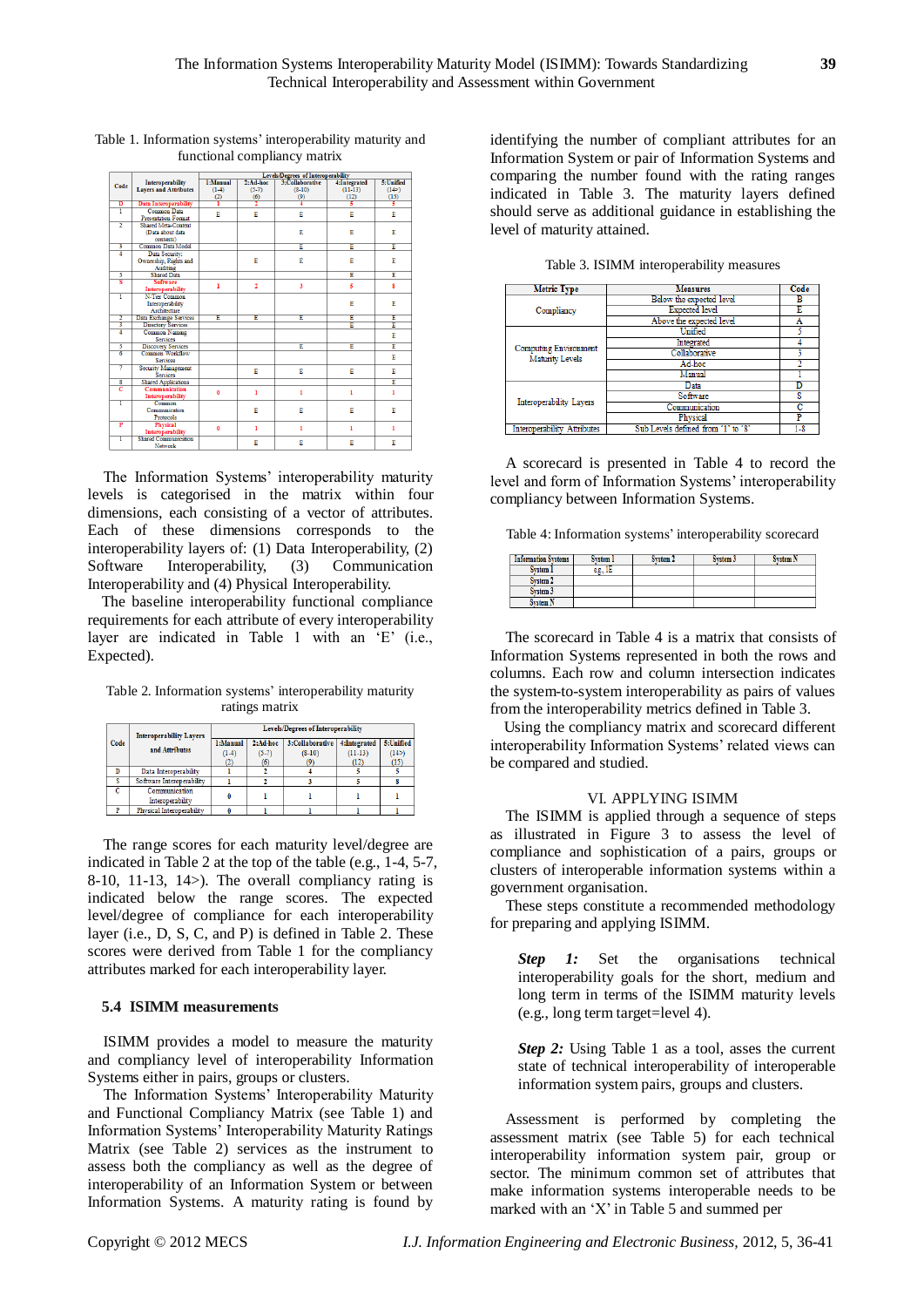interoperability layer (i.e., D, S, C and P).



Figure 3: ISIMM application

Table 5 contains sample data for a technical interoperable pair of information systems. The pair obtained an overall rating of eight (8) which matched Level 3 as indicated in Tables 2. The eight (8) rating obtained is below the average compliance rating for Level 3 (see Table 2) which is nine (9), thus the level of technical interoperability attained is '3B' based on the measures of Table 3. Once all assessments are completed, they may be recorded on a scorecard as indicated in Table 4. Overall ratings for all assessments may be averaged to obtain an overall rating.

**Step 3:** Having established the current state and defined the desired state; develop a roadmap to achieve the set goals of step 1.

Table 5. Information systems' interoperability maturity assessment matrix with example content

| Code                    | <b>Interoperability Layers and Attributes</b>  | <b>Interoperability Capability</b> |  |
|-------------------------|------------------------------------------------|------------------------------------|--|
| D                       | Data Interoperability                          |                                    |  |
|                         | <b>Common Data Presentation Format</b>         | $\overline{\text{x}}$              |  |
|                         | Shared Meta-Content (Data about data contents) |                                    |  |
| 3                       | Common Data Model                              |                                    |  |
| 4                       | Data Security: Ownership, Rights and Auditing  | x                                  |  |
| 5                       | <b>Shared Data</b>                             |                                    |  |
| s                       | <b>Software Interoperability</b>               |                                    |  |
|                         | N-Tier Common Interoperability Architecture    | $_{\rm x}$                         |  |
| 2                       | Data Exchange Services                         | $\overline{\mathbf{x}}$            |  |
| ٦                       | <b>Directory Services</b>                      |                                    |  |
| 4                       | <b>Common Naming Services</b>                  |                                    |  |
| 5                       | <b>Discovery Services</b>                      | $\overline{\mathbf{x}}$            |  |
| 6                       | <b>Common Workflow Services</b>                |                                    |  |
|                         | <b>Security Management Services</b>            | x                                  |  |
| $\overline{\mathbf{s}}$ | <b>Shared Applications</b>                     |                                    |  |
| c                       | <b>Communication Interoperability</b>          |                                    |  |
|                         | <b>Common Communication Protocols</b>          | X                                  |  |
| P                       | <b>Physical Interoperability</b>               |                                    |  |
|                         | <b>Shared Communication Network</b>            | Χ                                  |  |
|                         |                                                |                                    |  |
|                         |                                                |                                    |  |

## VII. CONCLUSION

As discussed in Section 2, the LISI, C2, CMMI and GIMM models did not address the technical interoperability maturity and assessment needs to a satisfactory level of the Namibia Government Systems Architects. However, in this work, the ISIMM is envisaged that focuses on the more detailed technical

aspects of interoperability maturity that allows data to be exchanged and shared within an information system environment at different compliance and sophistication<br>levels. The ISIMM through the technical The ISIMM through the technical interoperability attributes defined, serves as basic technical standard to which public service organisations should strive to comply with.

The ISIMM with its assessment framework was tested with 24 information system pairs from seven (7) Namibia government organisations. The results from the tests suggested that the ISIMM and its assessment framework can be used as reference and benchmark for the different degrees of technical interoperability of information systems environments.

Expansion of interoperability attributes for each interoperability layer is underway, with the intention to improve assessment and referencing.

The current ISIMM model and its assessment framework could be made more inclusive by including aspects of organisational interoperability in particular business process interoperability that would allow end-to-end e-Government services.

## REFERENCES

- [1] United Nations Department for Economic and Social Affairs. (2008). *United Nations E-Government Survey 2008: From E-Government to Connected Governance.* New York: United Nations.
- [2] Pardo, A. & Burke, G.B. (2008). *Improving Government Interoperability: A Capability Framework for Government Managers.* Retrieved September 10, 2010, from University at Albany, Center for Technology in government Web site: http://www.ctg.albany.edu/publications/reports/im proving\_government\_interoperability
- [3] Clark, T. & Jones, R. (1999). *Organisational Interoperability Maturity Model for C2.,* Command and Control Research and Technology Symposium. Retrieved March 7, 2011, from [http://www.dodccrp.org/events/1999\\_CCRTS/pdf](http://www.dodccrp.org/events/1999_CCRTS/pdf_files/track_5/049clark.pdf) [\\_files/track\\_5/049clark.pdf](http://www.dodccrp.org/events/1999_CCRTS/pdf_files/track_5/049clark.pdf)
- [4] C4ISR Architectural Working Group. (1998). *Levels of Information Systems Interoperability (LISI).*Retrieved March 7, 2011, from [http://www.defencelink.mil/nii/org/cio/i3/lisirpt.p](http://www.defencelink.mil/nii/org/cio/i3/lisirpt.pdf) [df](http://www.defencelink.mil/nii/org/cio/i3/lisirpt.pdf)
- [5] Carnegie Mellon, Software Engineering Institute. *Capability Maturity Model Integration (CMMI)*. Retrieved November 18, 2010, from http://www.sei.cmu.edu/cmmi/general/index.html
- [6] Sarantis, S., Charalabidis, Y., & Psarras, J. (2008, May). Towards Standardising Interoperability Levels for Information Systems of Public Administration. *Electronic Journal for e Commerce Tools*

*and Applications (eJETA)*, Retrieved November 2, 2011, from [http://www.ejeta.org/specialMay08-issue/ejeta-sp](http://www.ejeta.org/specialMay08-issue/ejeta-special-08may-5.pdf) [ecial-08may-5.pdf](http://www.ejeta.org/specialMay08-issue/ejeta-special-08may-5.pdf)